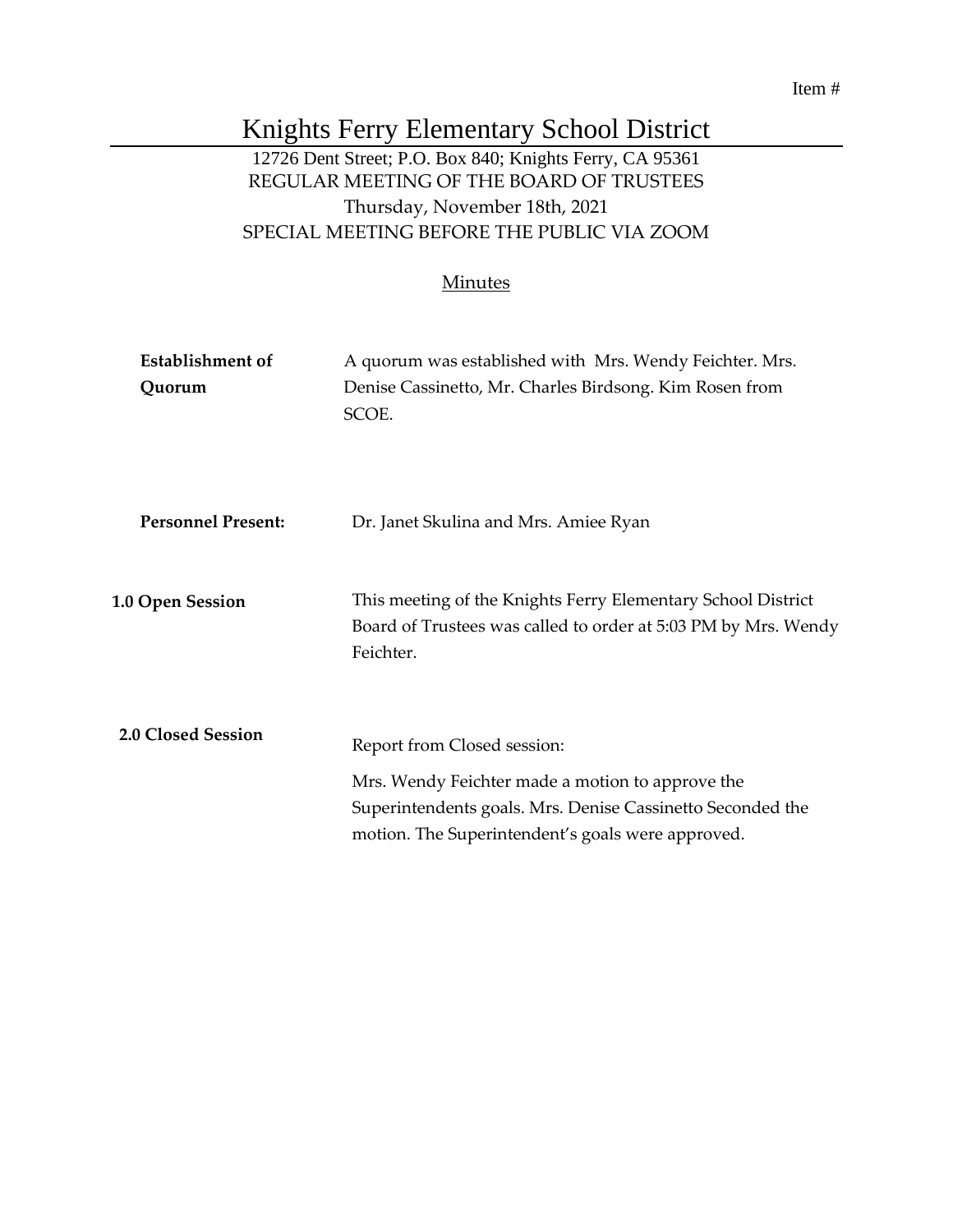## **3.0 Public Meeting**

|                            | Public meeting Via Zoom, Called to Order at 5:30 pm by Wendy<br>Feichter.                                                                                                                                                                  |
|----------------------------|--------------------------------------------------------------------------------------------------------------------------------------------------------------------------------------------------------------------------------------------|
| 4.0 Approval of Agenda     |                                                                                                                                                                                                                                            |
|                            | Mrs. Denise Cassinetto made a motion to approve the agenda.<br>Mrs. Kim Rosen seconded the motion. The agenda was<br>approved unanimously.                                                                                                 |
| 5.0 Hearing section        |                                                                                                                                                                                                                                            |
| <b>5.1 Public Comments</b> | <b>Public Present:</b>                                                                                                                                                                                                                     |
|                            | Don Armario, Danitra, Heather Stevenot, Lindsey, Morgan M.,<br>Jeff, Shanelle Wilson, Amanda's Iphone, Mary, Katie Pledger,<br>Kristine Harbert, Minck Sisters, Dustie Neely, Stephanie's<br>Iphone, Diane's Iphone, Matt Dickens. Iphone. |
|                            | Danitra Would like to address the board.                                                                                                                                                                                                   |
|                            | Shanelle Wilson would like to address the board.                                                                                                                                                                                           |
|                            | Dr. J Read an email from Cameron Schlicht.                                                                                                                                                                                                 |
|                            | Morgan McDonald would like to address the board.                                                                                                                                                                                           |
|                            | James Neely would like to address the board.                                                                                                                                                                                               |
|                            | Sara Minck would like to address the board.                                                                                                                                                                                                |
|                            | Stephanie Wucherer would like to address the board.                                                                                                                                                                                        |
|                            | Amanda Rusell would like to address the Board.                                                                                                                                                                                             |
|                            | Matt Dickens would like to address the board.                                                                                                                                                                                              |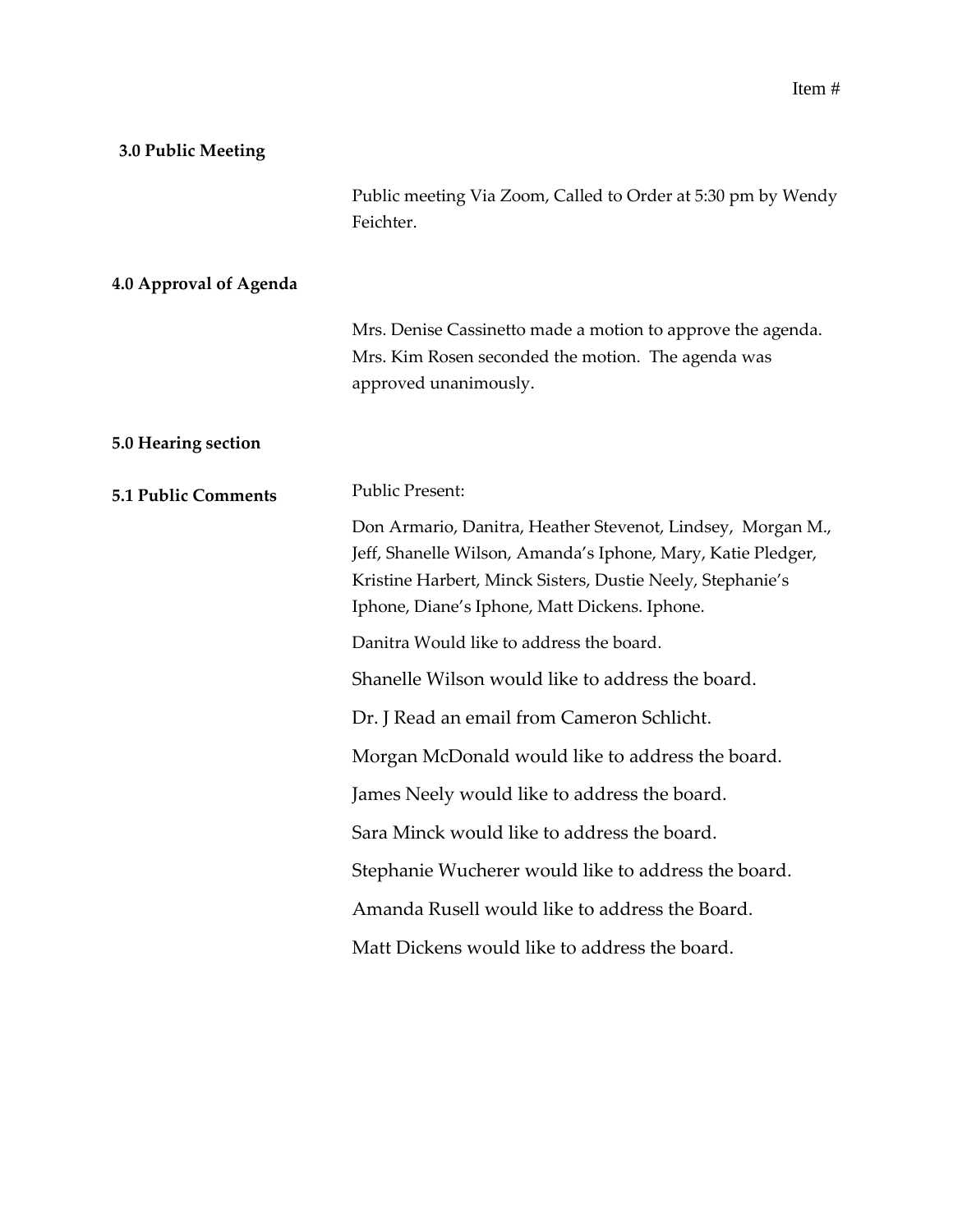Item #

| 5.2 Public Hearing of the                                  | Dr. J presented the EEBG to the board Members.                                                                                                                                                                                                                                       |
|------------------------------------------------------------|--------------------------------------------------------------------------------------------------------------------------------------------------------------------------------------------------------------------------------------------------------------------------------------|
| <b>Educator Effectiveness</b><br><b>Block Grant (EEBG)</b> | Knights Ferry School is the potential recipient of approximately<br>\$33,500 from the California Department of Education. The grant<br>is to be used to promote educator effectiveness, including<br>training for certificated and classified staff to better meet<br>student needs. |
|                                                            |                                                                                                                                                                                                                                                                                      |

## **6.0 Consent Agenda**

| <b>6.1 Approval of Minutes</b> |                                                             |
|--------------------------------|-------------------------------------------------------------|
| 6.2 Bills & Warrants           | Mrs. Denise Cassinetto made a motion to approve the Consent |
| 6.3 Interdistricts             | agenda. Mrs. Kim Rosen seconded the motion. The agenda was  |
| <b>6.4 Board Policies</b>      | approved unanimously.                                       |

| <b>7.0 Discussion Items</b><br>7.1 Small School Districts<br><b>Association Vaccine</b> | Dr. J reviewed the results from the Survey with the board<br>members and public. |
|-----------------------------------------------------------------------------------------|----------------------------------------------------------------------------------|
| <b>Mandate Survey.</b>                                                                  |                                                                                  |
| 7.2 Rapid Antigen Testing                                                               |                                                                                  |
| On Site.                                                                                | We have been contacted by the Stanislaus county Dept of                          |
|                                                                                         | Health, We are looking into do a Rapid Antigen testing on                        |
|                                                                                         | our school site for those that sign up for it. This will be                      |
|                                                                                         | replacing the Covid testing that we are currently doing.                         |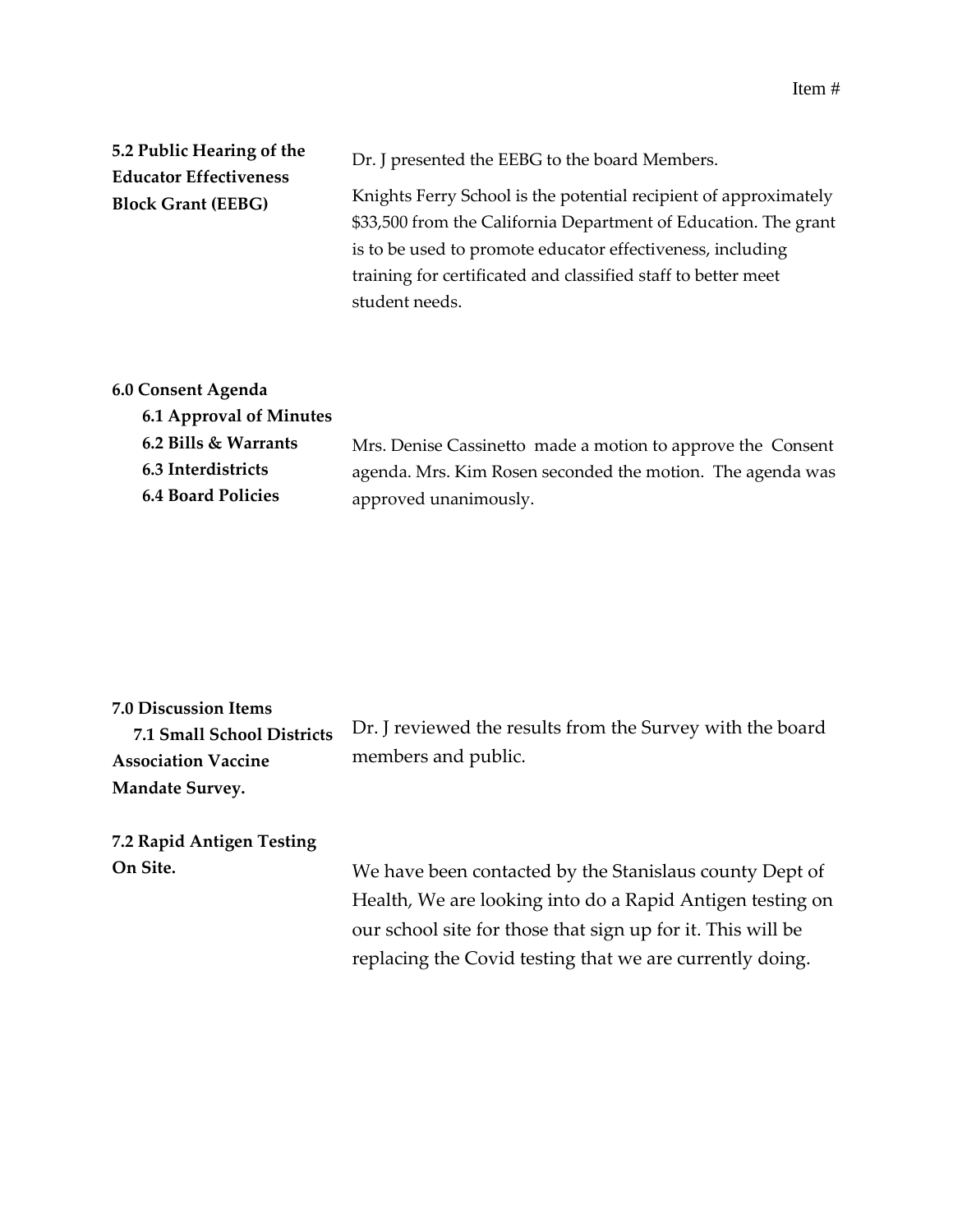The Governor's Executive Order N-35-20 and AB 361 allows school boards to continue to meet virtually.

Mrs. Denise Cassinetto made a motion to approve the Virtual Board Meetings. Mrs. Kim Rosen Seconded the motion. Motion Approved.

Ayes- WF, KR, DC No- 0 Absent –

| 8.2 Proposed Resolution for the<br><b>Reduction in Number of</b><br><b>District Board Members.</b> | The County Commission on School Organization, approved the<br>Knights Ferry School Board request to move to three trustees<br>instead of five. This resolution would allow the Knights ferry<br>schhol to Waive the Special Election requirement for the change<br>in board members. Mrs. Wendy Feichter made a motion to table<br>this issue until the next board meeting. Mrs. Mary Turner<br>Seconded the motion. Tabled until the Next board Meeting. |
|----------------------------------------------------------------------------------------------------|-----------------------------------------------------------------------------------------------------------------------------------------------------------------------------------------------------------------------------------------------------------------------------------------------------------------------------------------------------------------------------------------------------------------------------------------------------------|
|                                                                                                    | Ayes- $0$<br>$No-0$<br>Absent-                                                                                                                                                                                                                                                                                                                                                                                                                            |
| 8.3 Appoint one or more<br><b>Board Members.</b>                                                   | The Knights Ferry Board would like to Appoint Charles<br>Birdsong to the vacant board seat.                                                                                                                                                                                                                                                                                                                                                               |
|                                                                                                    | Mrs. Wendy Feichter made a motion to approve Appointing<br>Charles Birdsong to the board. Mrs. Denise Cassinetto<br>Seconded the motion. Motion Approved.                                                                                                                                                                                                                                                                                                 |
|                                                                                                    | Ayes-WF, DC, KR.<br>$No-0$<br>Absent-                                                                                                                                                                                                                                                                                                                                                                                                                     |